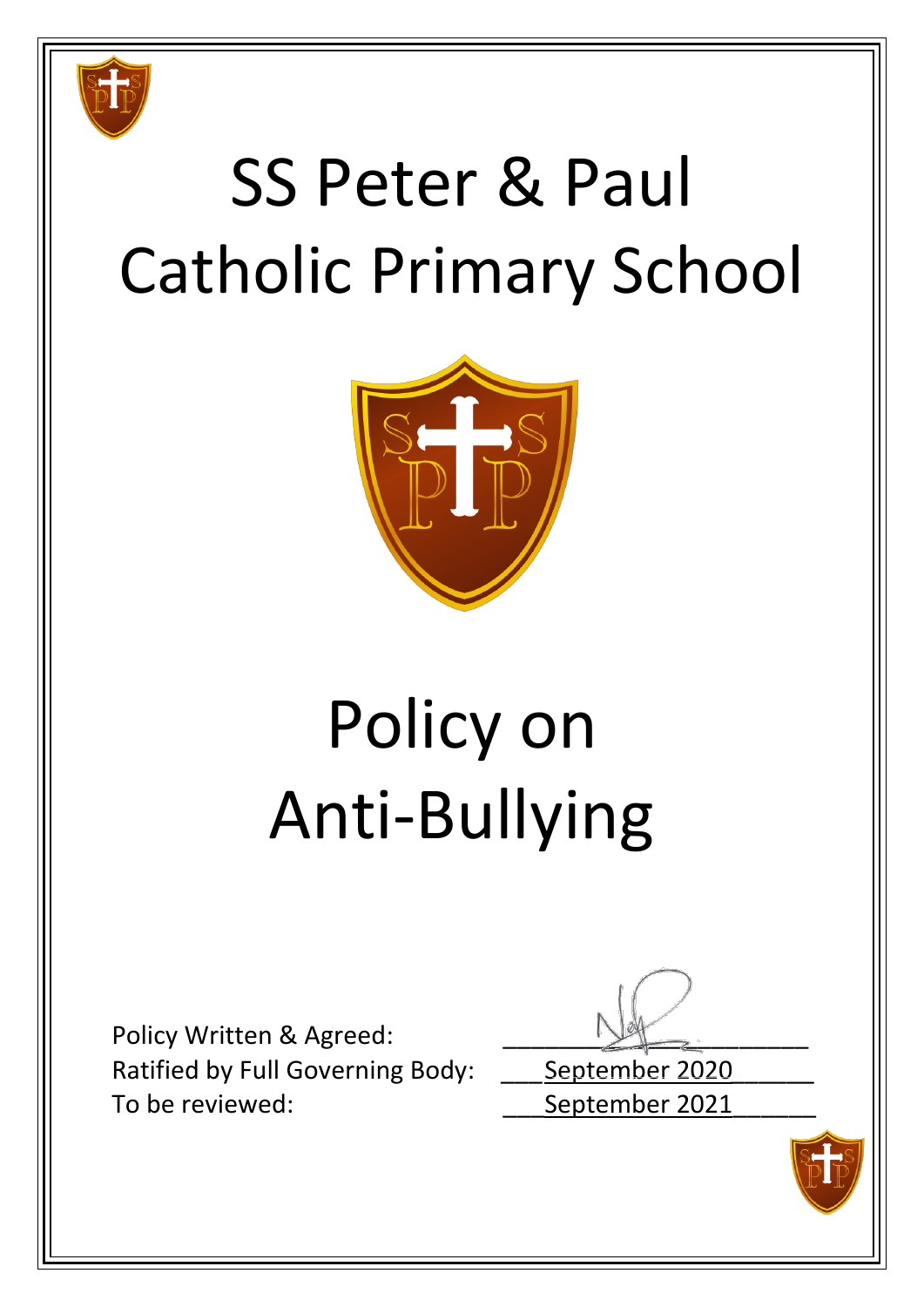### **SS Peter & Paul Whole School Policy on Anti-Bullying**

This anti-bullying policy:-

- reflects the consensus of opinion of the whole staff;
- was discussed, written and agreed by the whole staff;
- has been approved by the Governing body.

The implementation and ownership of this policy is the responsibility of the whole staff.

The overall accountability and effectiveness of the policy will be the responsibility of the Behaviour Co-ordinator and Senior Leadership Team.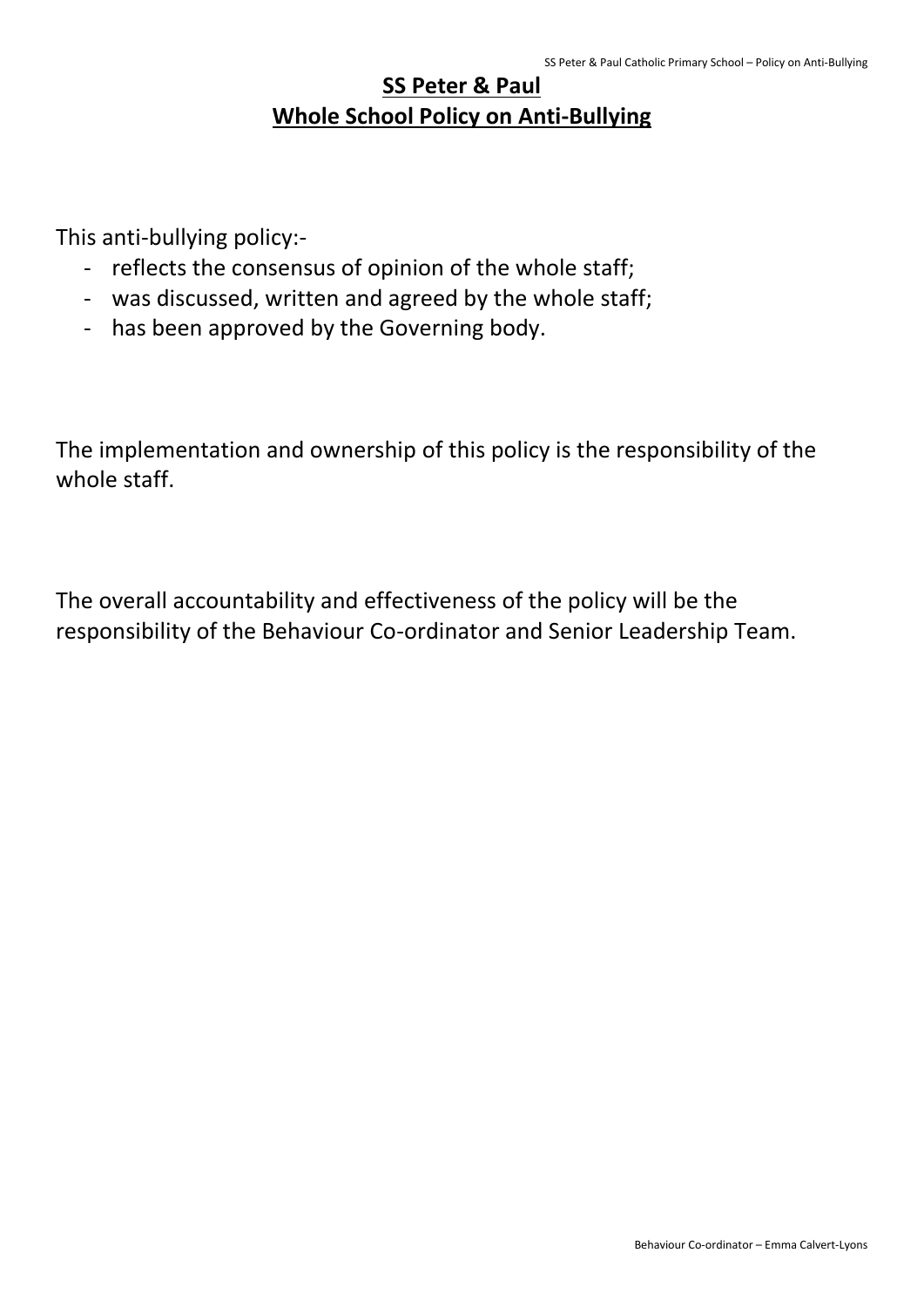At SS Peter & Paul Catholic Primary School we take a committed and professional approach to the safety, welfare and happiness of the children in our care. Every child has the right to feel safe at school and anything that threatens this or stops this from happening is something we take very seriously!

As a Catholic school we regard every individual as unique and special in God's family. It is a primary aim of our school that every member of the school community feels safe valued and respected, and that each person is treated fairly and well. We are a caring community, whose values are built on mutual trust and respect for all. The school antibullying policy is therefore designed to ensure all members of the school can live and work together in a supportive way without fear of being bullied. It aims to promote an environment where everyone feels happy, safe and secure.

This policy outlines what we deem to be bullying behaviour and what we as a school will do to prevent it and deal with it should this unacceptable behaviour occur.

#### **1.1 – Aims of our Anti-Bullying Policy**

At SS Peter & Paul we aim to live the Gospel Values that Jesus taught us, based on this simple principle:

#### *"Love one another as I have loved you."*

Unfortunately, there will be times when this isn't the case so we aim to:

- Treat others as we wish to be treated ourselves
- Have a clear understanding of what bullying is
- Prevent any incidents of bullying
- Educate staff, pupils and parents in ways to prevent being the victim of bullying behaviour
- Use the 'Protective Behaviours' programme as a tool to spot the early signs of bullying
- Have a clear system for reporting and recording any incidents of bullying behaviour
- Have a clear system to deal with any incidences of bullying behaviour for both victim and perpetrator

#### **2.1 – Definition of Bullying**

Bullying is described as being 'a deliberate act done to cause distress solely in order to give a feeling of power, status or other gratification to the perpetrator. It can range from ostracising, name-calling, teasing, threats and extortion, through to physical assault on the victim and /or their property. It can be an unresolved single frightening incident which casts a shadow over a child or a series of such incidents over a period of time.'

Following this definition, we will not tolerate any such behaviour; ostracising, ignoring, fighting, kicking, biting, spitting, pinching, pushing, slapping or punching.

Neither will we accept; threats, swearing, name-calling, racism, extremism, sexism, homophobia or derogatory comments designed to hurt and cause offence.

#### **At all times we wish to stress that it is the bullying behaviour that is unacceptable, not the person themselves!**

The three main types of bullying are:

- physical (hitting, kicking, theft, damage to property)
- verbal (name calling, taunts, ridicule, racist/sexist/homophobic remarks)
- indirect (spreading rumours, excluding someone from social groups, also cyberbullying)

Pupils who are being bullied may show changes in behaviour, such as

- becoming shy and nervous, feigning illness, taking unusual absences
- clinging to adults.
- lacking concentration or truanting from school.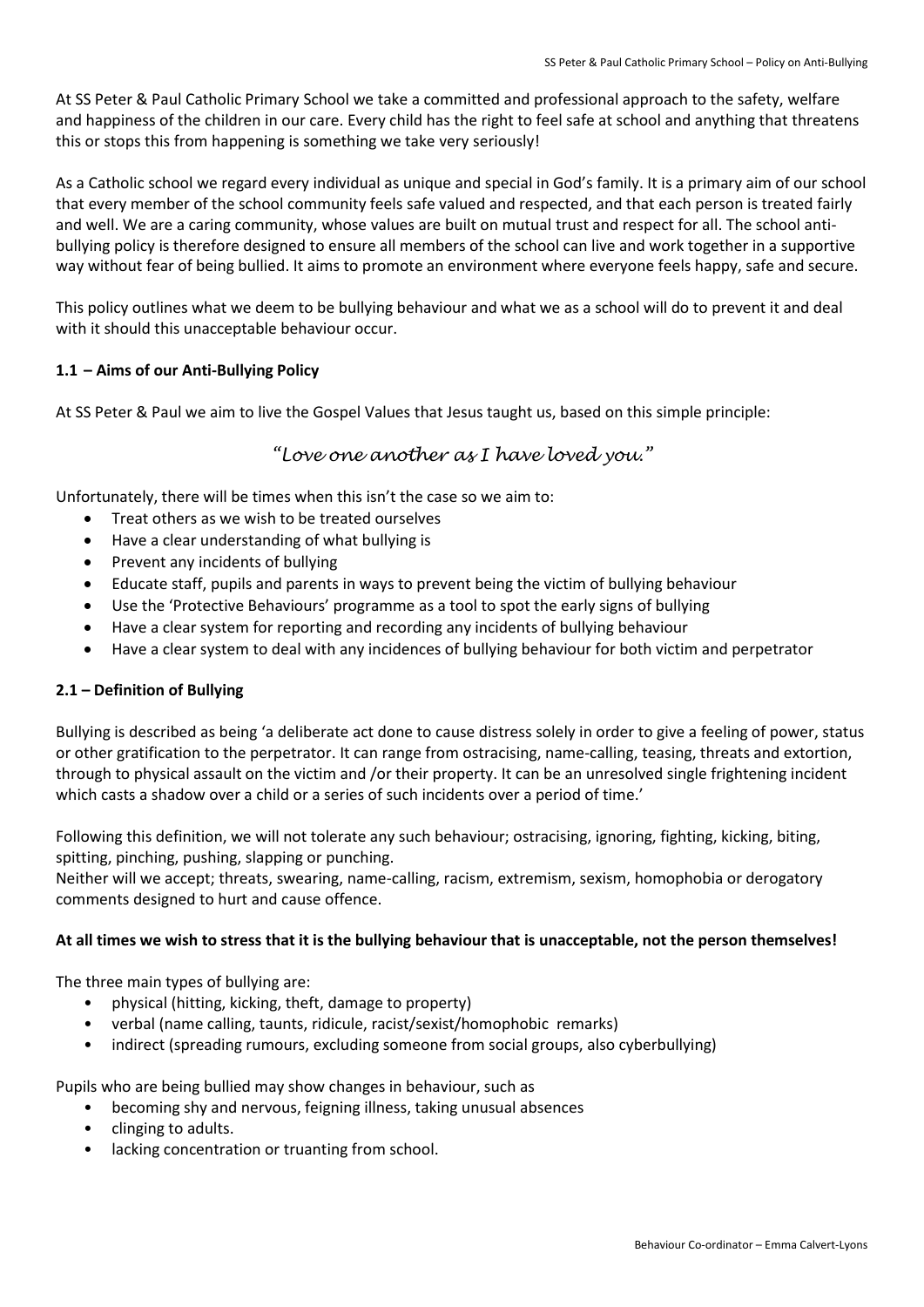#### **3.1 – Prevention of Bullying**

At SS Peter & Paul, we look at ways of raising awareness and understanding of how our actions can affect others. We produce a *'Behaviour Booklet'* which goes home to every child at the start of each year which outlines our expectations as a school. This booklet forms part of our *'Home School Agreement'* which is also given to parents every year, signed and returned to school. This is to ensure that everyone knows and understands the high expectations we have of behaviour at SS Peter & Paul.

#### **3.2 – Protective Behaviours**

'Protective Behaviours' is a programme initiated by Birmingham Services for Education which looks at ways of children being and feeling safe. We use this alongside our PSHE Curriculum to ensure all staff and children are aware of ways to spot the early signs of fear, enabling the children to protect themselves if they feel vulnerable, scared or threatened in any way.

Strategies include; safe hands – naming 5 trusted adults to confide in icebergs – Understanding thoughts, emotions and feelings

See the Power Point and Documents on the 'Staff Shared Area' for more details.

#### **3.3 – Early Identification**

In order to identify incidents of bullying; the identity of the victim and the perpetrator/bully, at SS Peter & Paul all staff have agreed to:

- each child has a named adult in school they trust staff are aware of who has chosen them
- watch for early signs of distress in pupils
- listen, believe, act
- install 'worry' boxes in each classroom to communicate their feelings if they cannot speak about them
- appoint 'Playground Buddies' to help monitor pupils at play, looking for those who are lonely or need a friend to talk to
- report all incidents of bullying to the Head Teacher and record these in the incident book in the office

#### **4.1 – The Role of Governors**

The Governing Body supports the Head Teacher in all attempts to eliminate bullying from our school. This policy statement makes it very clear that the Governing Body does not allow bullying to take place in our school, and that any incidents of bullying which do occur are taken very seriously and dealt with appropriately.

The Governing Body monitors the incidents of bullying which occur, and reviews the effectiveness of the school policy regularly. The governors require the Head Teacher to keep accurate records of all incidents of bullying and to report to the governors on request about the effectiveness of school anti-bullying strategies.

#### **4.2 – The Role of the Head Teacher**

It is the responsibility of the Head Teacher to implement the school anti-bullying strategy and to ensure that all staff are aware of the school policy and know how to deal with incidents of bullying. The Head Teacher reports to the Governing Body about the effectiveness of the anti-bullying policy on request.

The Head Teacher ensures that all children know that bullying is wrong, and that it is unacceptable behaviour in this school. The Head Teacher draws the attention of children to this fact at appropriate times such as school assemblies.

The Head Teacher ensures that all staff receive sufficient training to be equipped to deal with all incidents of bullying. The Head Teacher sets the school climate of mutual support and praise for success, so making bullying less likely. When children feel they are important, listened to, and belong to a friendly and welcoming school, bullying is far less likely to be part of their behaviour.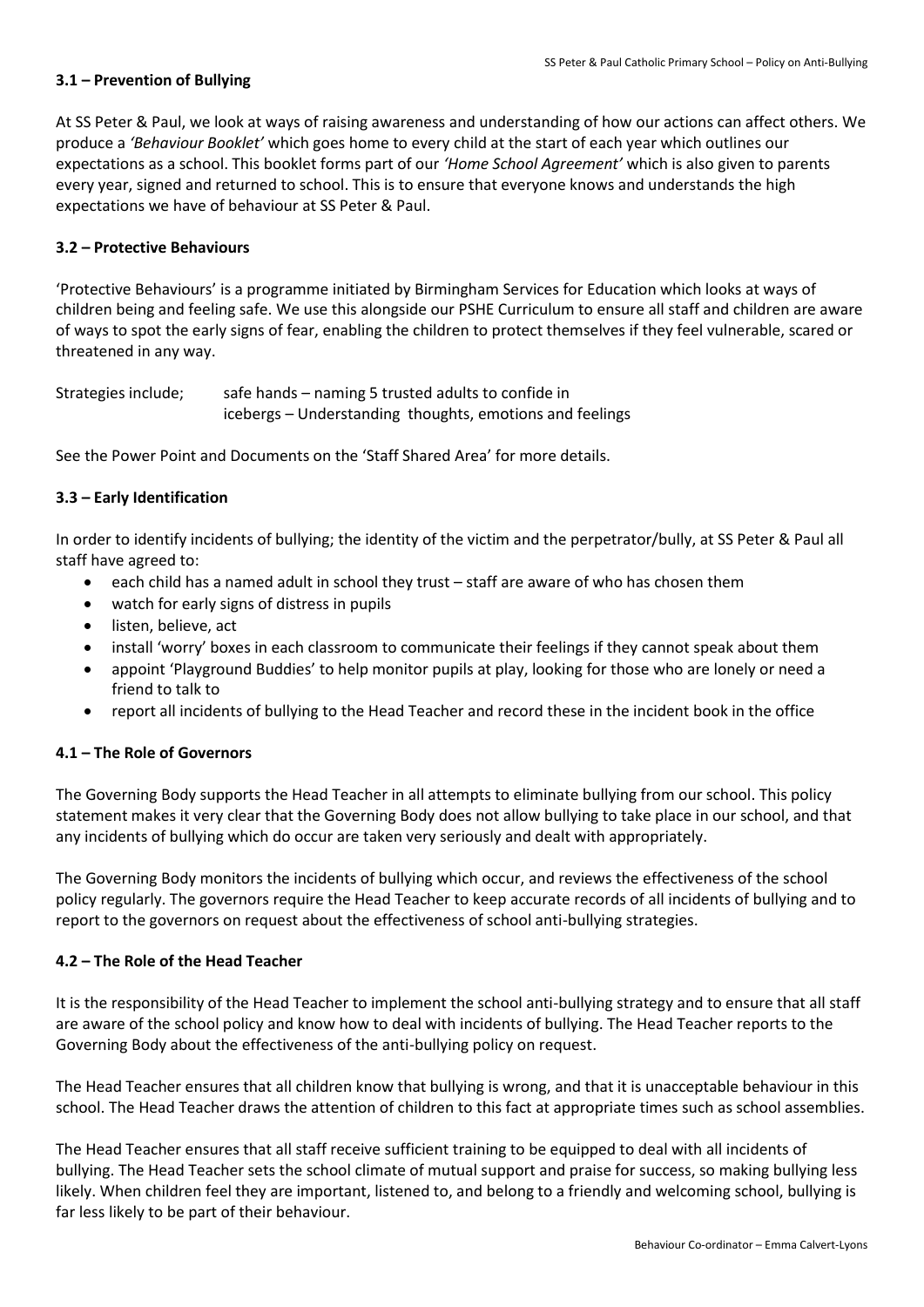#### **4.3 - The Role of the Teacher**

Teachers in our school take all forms of bullying seriously, and intervene to prevent incidents from taking place. If teachers witness an act of bullying, they do all they can to support the child who is being bullied. A record is kept of all incidents of bullying that occur in the classroom, outside lesson time, either near the school or on the children's way home or to school.

If any bullying is evident or reportedly taking place between pupils, the teacher deals with the issue immediately. This may involve counselling and support for the victim of the bullying.

Teachers and support staff routinely undergo training, which enables them to become equipped to deal with incidents of bullying and behaviour management. Teachers and support staff support all children in their class and strive to establish a climate of trust and respect for all. By praising, rewarding and celebrating the success of all children, we aim to prevent incidents of bullying.

Within the curriculum we increase our children's awareness of the nature of bullying through appropriate inclusion in PSHE and other relevant learning activities, such as circle time, class and whole school assemblies and celebrations.

#### **4.4 – The Role of the Parents**

Parents who are concerned that their child might be being bullied, or who suspect that their child may be the perpetrator of bullying, should contact their child's class teacher immediately. Parents have a responsibility to support the school's anti-bullying policy and to actively encourage their child to be a positive member of the school.

#### **4.4.1 – Parents – If your child has been bullied:**

- calmly talk with your child about the experience
- make a note of what your child says; who is involved, how often, what happened and where
- reassure your child that they have done the right thing to tell you about the bullying
- explain to your child that any further incidents should be reported to a teacher immediately
- make an appointment to see your child's teacher or the Head Teacher

#### **4.4.2 – Parents – Talking to teachers about bullying:**

- try and stay calm bear in mind that the teacher may be unaware your child is being bullied or have been given conflicting accounts of the incident
- $\bullet$  be as specific as possible give dates, places and names of those involved
- make a note of what action the school intends to take
- stay in touch with the school; let them know if the problem continues or if things improve

#### **4.4.3 – Parents – If you are not satisfied:**

Families who feel that their concerns are not being addressed appropriately by the school should:

- make an appointment to discuss the incident with the Head Teacher, keep a record of the meeting
- write to the Chair of Governors explaining your concerns and what you would like to see happen
- as a last resort, contact the Secretary of State for Education **The Rt. Hon. Nicky Morgan MP**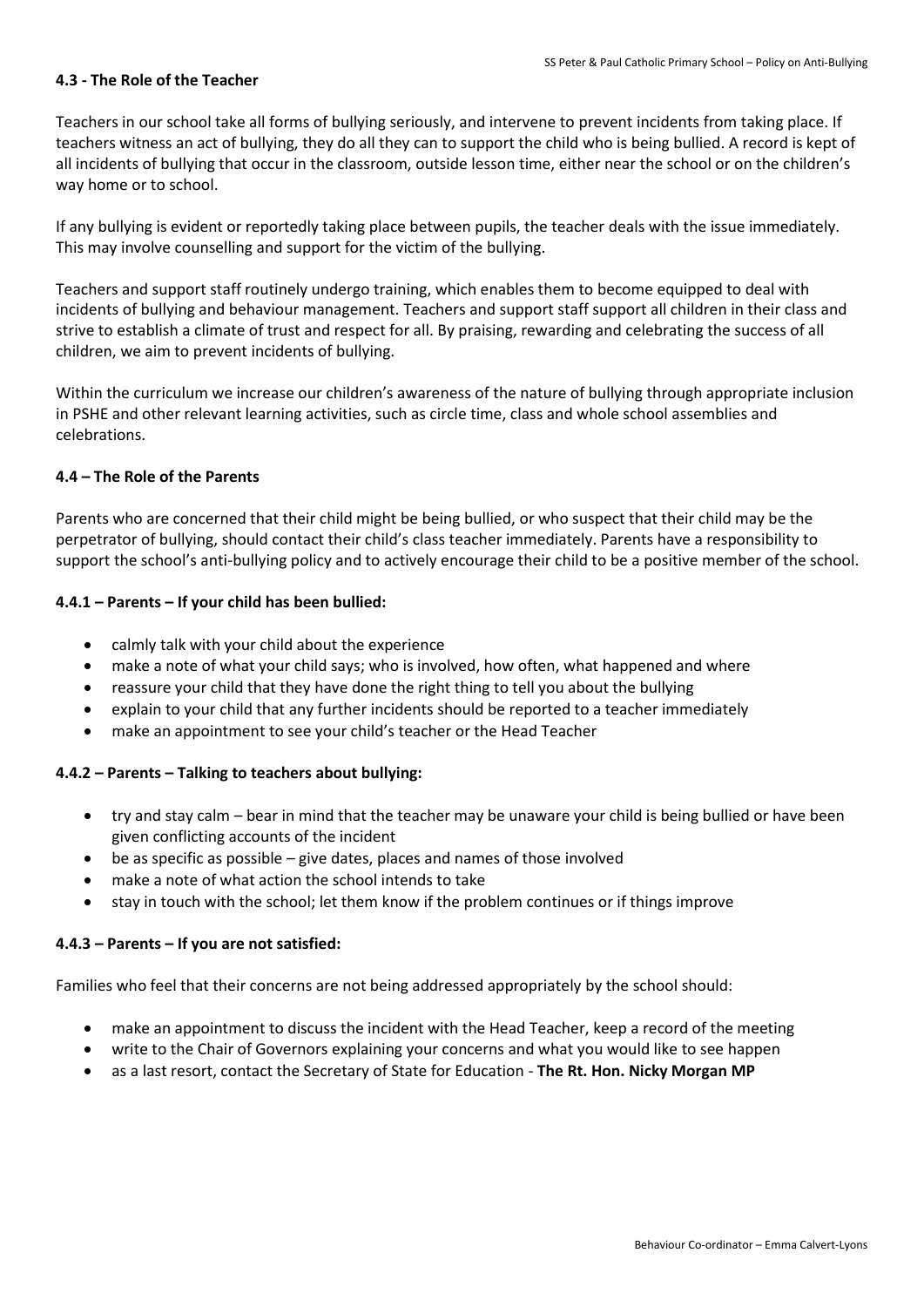#### **4.4.4 – Parents – If your child is bullying other children:**

It is an unfortunate fact that some children may be involved in bullying other pupils at some time or other. Often parents are not aware that their child is involved and may find it hard to accept. It is the school's responsibility to inform the parents of their child's behaviour.

Children sometimes bully others because:

- $\bullet$  they do not know that it is wrong
- they are unaware of the effects it can cause for the victim
- they are copying older siblings or other family members they admire
- they haven't learned other, better ways of mixing with their peers
- they are encouraged by their friends to bully
- they are going through a difficult time and may be being bullied themselves

To stop your child from bullying others:

- talk with your child; explain that what they are doing is unacceptable and makes others unhappy
- discourage bullying behaviour, the use of aggression or force to get what they want
- explore ways of joining in with other children without bullying
- talk to your child's teacher, explain the problems your child is experiencing, discuss strategies to change this unacceptable behaviour
- regularly communicate with your child to find out how things are going at school
- give your child lots of praise and encouragement when they're co-operative and kind to others

#### **5.1 – Information for Pupils**

When you are being bullied:

- be firm and clear look them in the eye and tell them to stop
- get away from the situation as quickly as possible
- tell an adult what has happened straight away

After you have been bullied:

- tell a teacher or a trusted, named adult in school
- tell your parents
- if you are scared to tell a teacher or an adult on your own, ask a friend to go with you
- keep on speaking up until someone listens
- do not blame yourself for what has happened

When you are talking to an adult about your experience, be clear about:

- what has happened to you
- how often it has happened
- who was involved
- who saw what happened
- where it happened
- what have you done about it already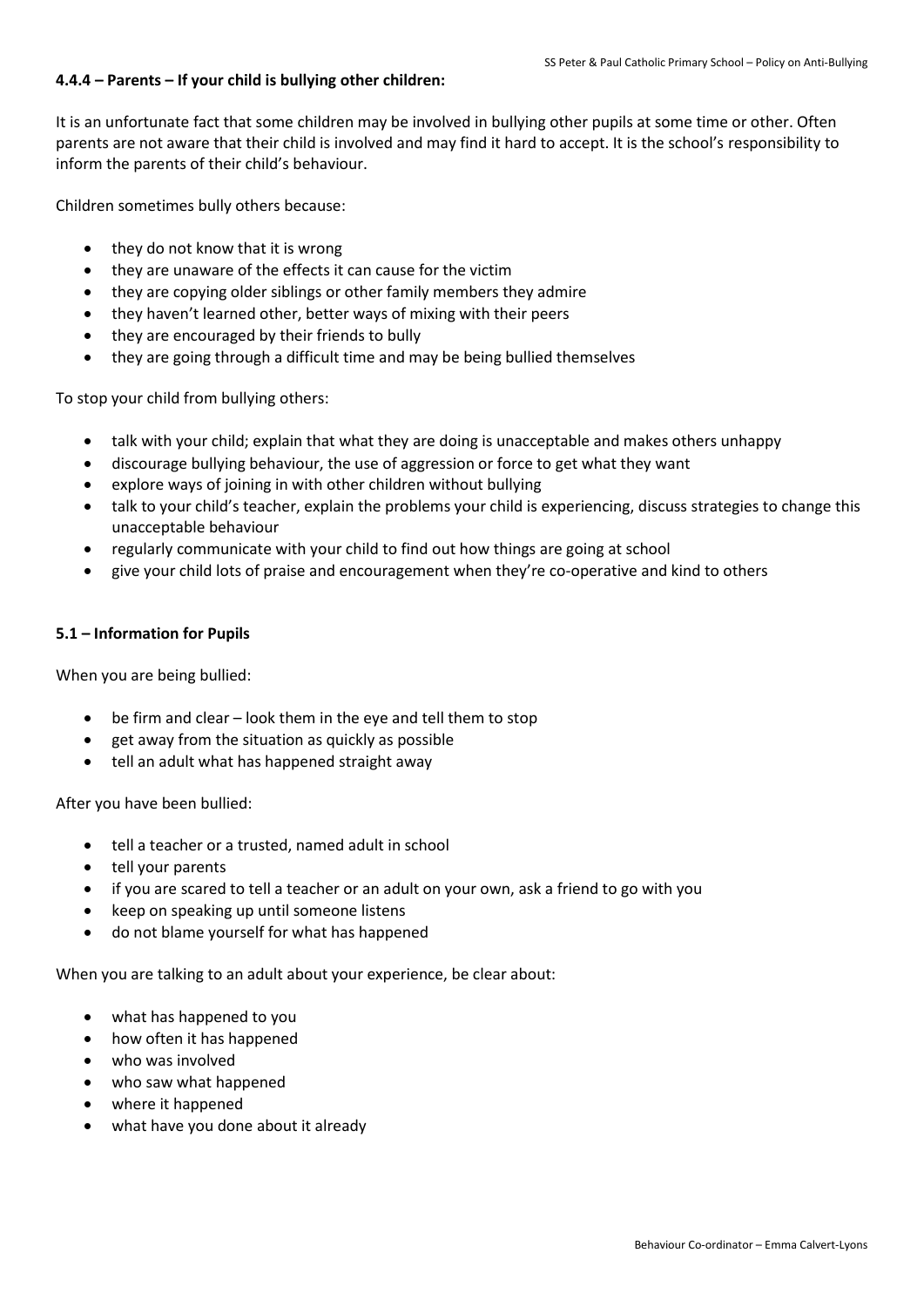#### **6.1 – Strategies for dealing with bullying**

If bullying is suspected or reported, the incident will be dealt with immediately by the member of staff who has been approached. A clear account of the incident will be recorded and given to the Head Teacher. Parents will be kept informed by the class teacher.

Sanctions which are in line with our behaviour policy will be used as appropriate and in consultation will all parties concerned.

The following is a list of actions available to staff dealing with any incidents of bullying behaviour depending on the perceived seriousness of the situation. The emphasis is always on a caring, listening approach for both victim and perpetrator – as bullies are often victims of bullying too that is why they bully!

- Discussions at length with the victim. Remain calm, show patience and understanding. Remember - LISTEN, BELIEVE, ACT!
- Identify the perpetrator(s). Obtain witnesses if possible. Inform the Head Teacher.
- Discussions with the bully. Confront them with the details and ask them to tell the truth about the incident. Make it clear that bullying is not acceptable at SS Peter & Paul.
- If the perpetrator confesses and accepts responsibility for their actions then follow the school sanction procedures outlined in the school 'Behaviour Booklet' and 'Behaviour Policy' and below.
- If the perpetrator refuses to accept responsibility, investigate further. If it is clear that they are at fault, continue with the process. Children usually own up eventually if presented with all the facts.
- Arrange separate appointments for discussions with the parents of the victim and the perpetrator. Be calm, patient and factual. Remember the purpose is to find a solution to the problem, not make it worse.
- Continue to monitor the situation by observing at play/dinner times and having regular discussions with the victim and perpetrator to ensure no repetition.
- Keep records of the incidents in the pupils files in the school office.

#### **6.2 – Sanctions for bullying behaviour**

We have clear guidelines and a behaviour policy for all staff to follow, which all children are aware of. These enable all children to be treated fairly and equally.

Each class operates a behavioural card system, visible in all classrooms, called "It's Good to be Green". It is assumed that all children will behave well and so they all start on a **Green Card**. If a child displays undesirable behaviour then the following sanctions will be issued:-

- Non-verbal warnings (eye contact or gestures).
- First verbal warning.
- Second verbal warnings resulting in a **Yellow Card** and 'Time out' within the classroom.
- Third verbal warning resulting in **Red Card** and loss of privileges (loss of Golden Time or Playtime detention) plus informal contact with parent at the end of the day when child is collected or a letter home.

### Second Yellow card in a **day** or Third Yellow card in a **week**

equals a **Red card** which will result in a detention and contact with the parents.

If the bad behaviour continues:-

- Final verbal warning resulting in 'Time out' with the Head teacher or Deputy Head teacher.
- Parents contacted formally and invited to come into school to discuss the bad behaviour and ways forward to ensure it doesn't continue.
- Formal written behaviour procedure introduced Children will be placed on an Individual Behaviour Plan (I.B.P) where the class teacher, parent, pupil, Behaviour Co-ordinator and member of Leadership team will set individual targets for the child. Parental approval will be sought but is not essential for this to proceed.